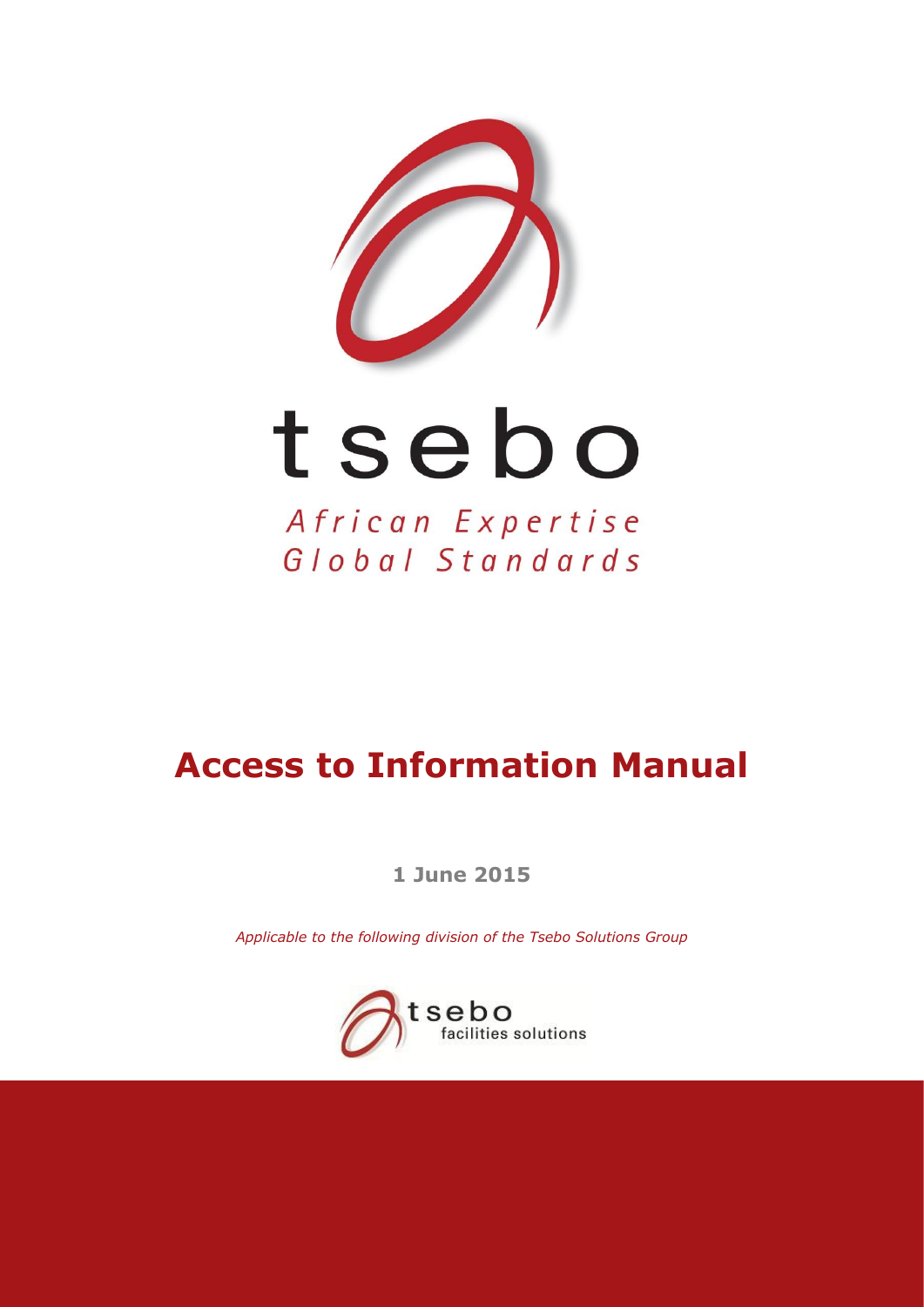

## **Version Control**

| <b>Revision</b> | Originator                     | <b>Date</b> | <b>Reviewer</b>            | <b>Date</b> |
|-----------------|--------------------------------|-------------|----------------------------|-------------|
| 03              | National Compliance<br>Manager | 01/02/2014  | Finance Manager            | 01/02/2014  |
| 04              | National Compliance<br>Manager | 01/07/2018  | Divisional Finance Manager | 01/07/2018  |
|                 |                                |             |                            |             |
|                 |                                |             |                            |             |
|                 |                                |             |                            |             |

### **Document Approvers**

| <b>Name</b>      | Role                             | Preparer / Reviewer / Approver |
|------------------|----------------------------------|--------------------------------|
| Nicky Els        | National Compliance Manager      | Preparer                       |
| Theo Mhlongo     | Divisional Finance Manager       | Reviewer                       |
| Andre van Staden | Director: Finance and Commercial | Approver                       |
|                  |                                  |                                |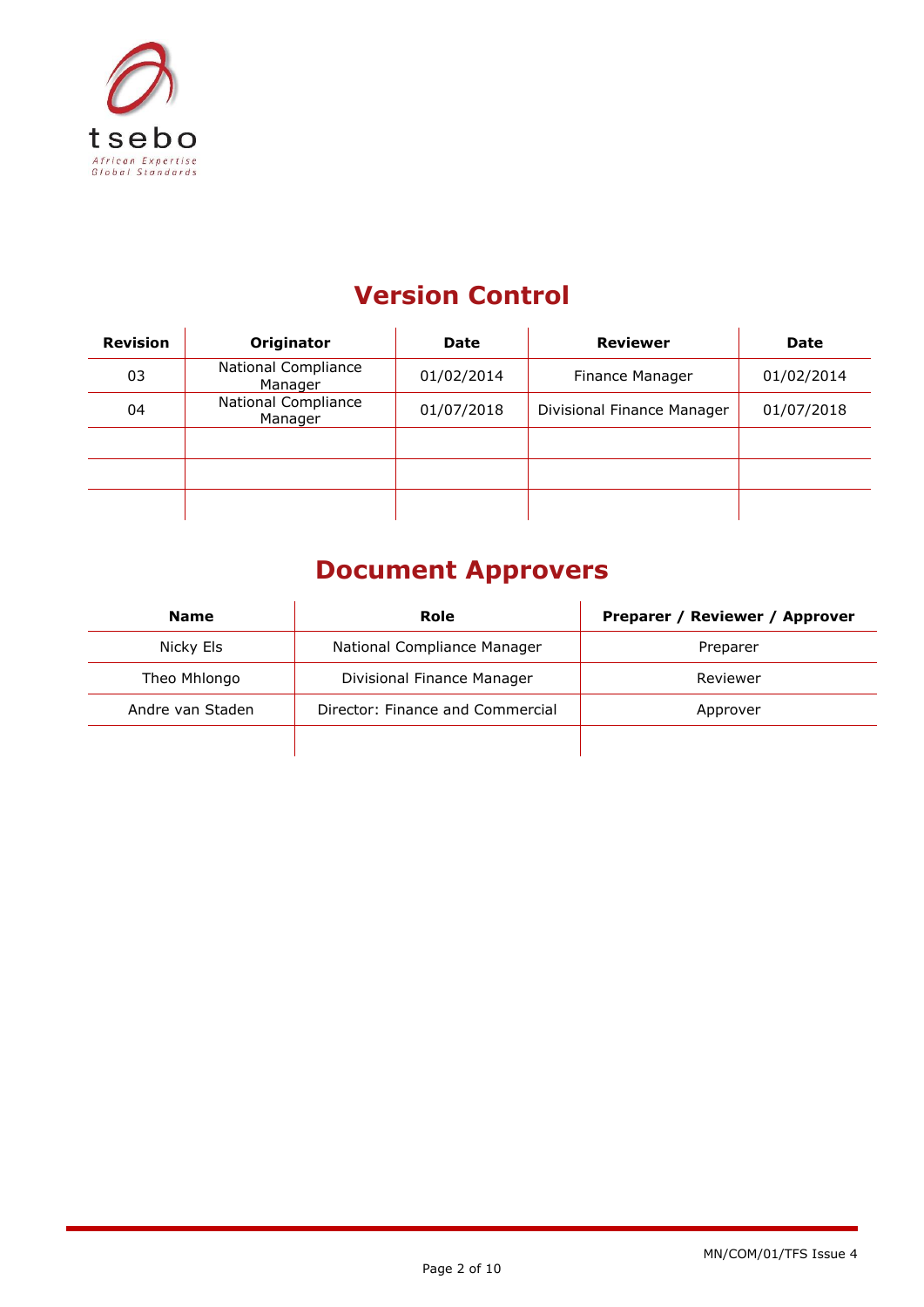

## **Contents**

| 2.  |  |
|-----|--|
| 3.  |  |
| 4.  |  |
| 5.  |  |
| 6.  |  |
| 7.  |  |
| 8.  |  |
| 9.  |  |
| 10. |  |
|     |  |
|     |  |
|     |  |
|     |  |
|     |  |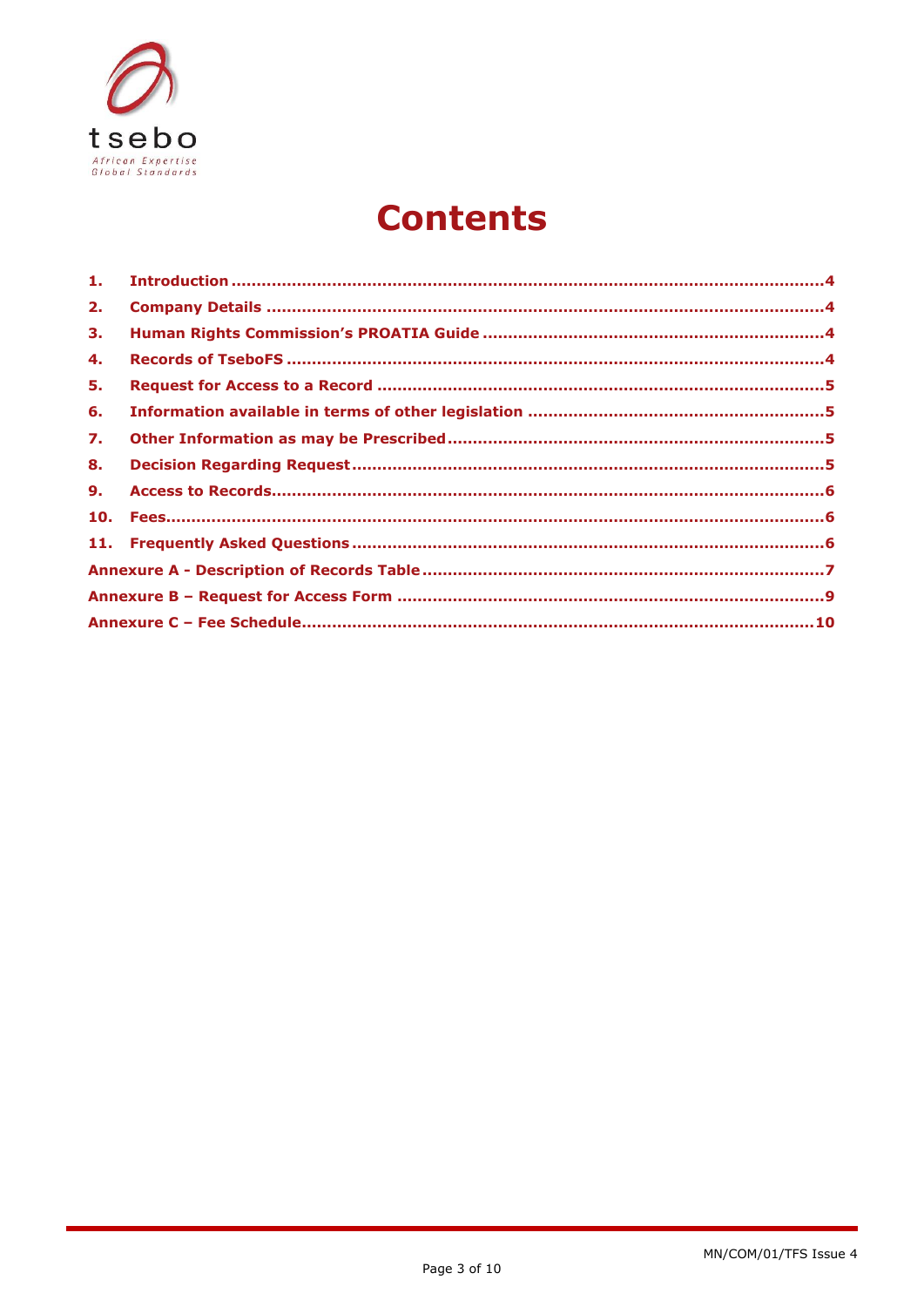

## **Access to Information Manual**

As required by Section 51 of the Promotion to Access of Information Act No 2 of 2000 ("PROATIA")

Tsebo Facilities Solutions, a division of Tsebo Solutions Group (Pty) Ltd. ("TseboFS")

#### <span id="page-3-0"></span>**1. Introduction**

The object of PROATIA is to give you access to the records of TseboFS under certain circumstances. PROATIA seeks to promote a society in which you have access to information to enable you to exercise and protect your rights, and to promote a culture of transparency and accountability.

Section 51 of PROATIA requires all private bodies to compile a manual containing various information including TseboFS's details, a description of the records of TseboFS, as well as the means by which a record may be accessed.

TseboFS is a private body and therefore this manual has been compiled in terms of and in order to comply with Section 51 of PROATIA.

#### <span id="page-3-1"></span>**2. Company Details**

TseboFS's details are as follows:

| <b>Registration Number</b>                       | 1996/008862/07                                                            |
|--------------------------------------------------|---------------------------------------------------------------------------|
| <b>Postal Address</b>                            | P O Box 3486, Randburg, 2132                                              |
| <b>Physical Address</b>                          | 85 Protea Road Kingsley Office Park Block C<br>Chislehurston Sandton 2196 |
| <b>Telephone Number</b>                          | $(011)$ 577-8600                                                          |
| <b>Facsimile Number</b>                          | $(011) 789 - 2229$                                                        |
| General contact e-mail<br>address for TseboFS    | marketing@tsebo.com                                                       |
| <b>E-mail address for the head</b><br>of TseboFS | amcelnea@tsebo.com                                                        |
| Website                                          | www.tsebofs.com                                                           |

#### <span id="page-3-2"></span>**3. Human Rights Commission's PROATIA Guide**

In Terms of Section 10 of PROATIA, the South African Human Rights Commission ("SAHRC") is required to compile a guide, in each official language, containing information for any person who wishes to exercise any right contemplated in PROATIA.

Should you wish to obtain access to the abovementioned guide, the SAHRC can be contacted on either 011 484 8300 or via their website, [www.sahrc.org.za.](http://www.sahrc.org.za/)

#### <span id="page-3-3"></span>**4. Records of TseboFS**

A description of the records held by TseboFS, as required by section 51(1)(e) of PROATIA, is set out in the Description of Records Table which is attached to this manual as Annexure A.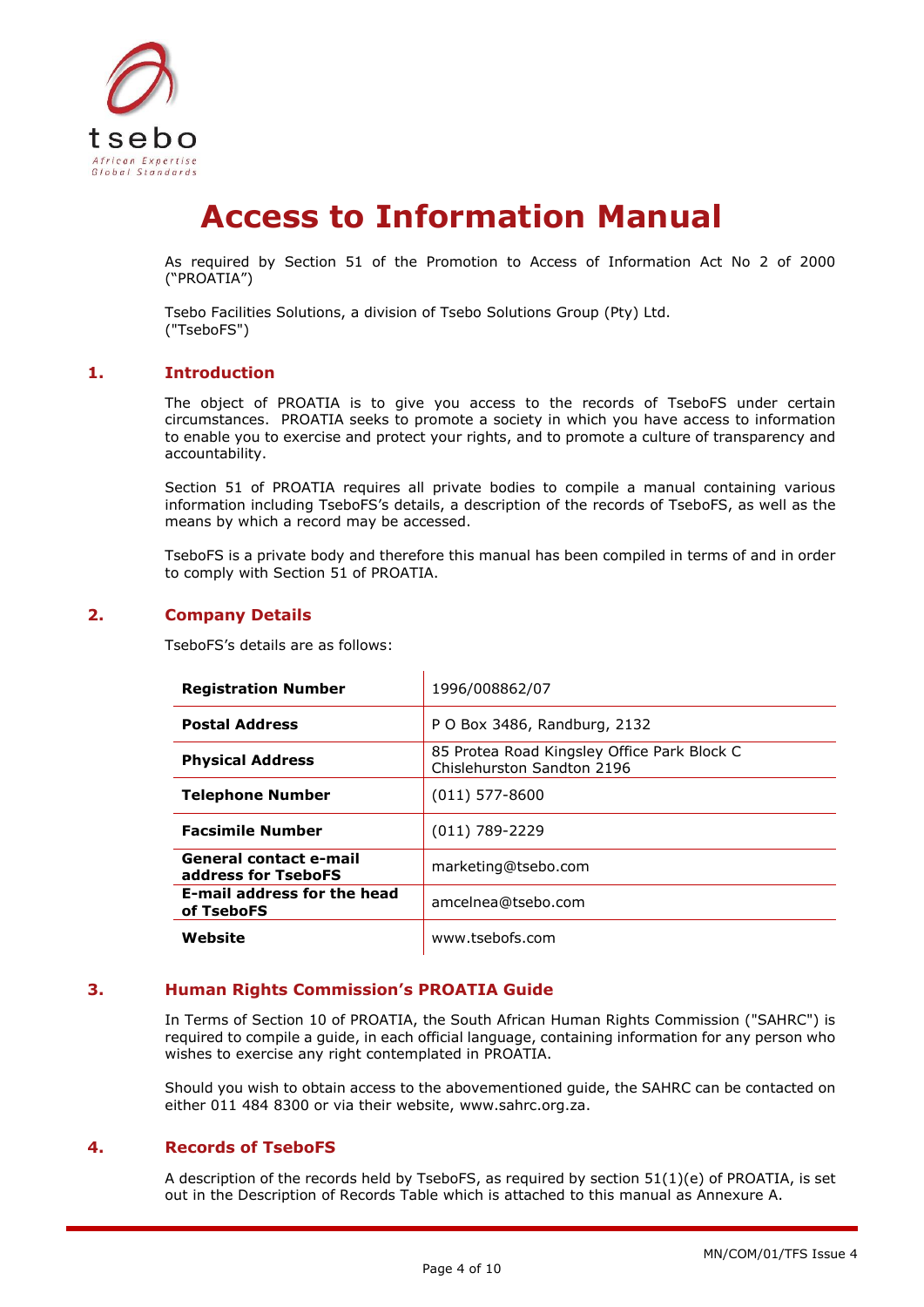

#### <span id="page-4-0"></span>**5. Request for Access to a Record**

In order to comply with our obligations in terms of PROATIA TseboFS has authorised and designated the Personal Assistant to the **Finance and Commercial Director** to deal with all matters relating to PROATIA.

In order to request access to a record please complete the **Request for Access Form** which is attached to this manual as Annexure B and submit it to TseboFS at its physical address, its fax number or general contact e-mail address provided above.

#### <span id="page-4-1"></span>**6. Information available in terms of other legislation**

TseboFS holds information in accordance with the following legislation:

- Basic Conditions of Employment No. 75 of 1997
- Companies Act No. 61 of 1973
- Compensation for Occupational Injuries and Health Diseases Act No. 130 of 1993
- Competition Act No. 89 of 1998
- Credit Agreements Act No. 75 of 1980
- Debtor Collectors Act No. 114 of 1998
- Employment Equity Act No. 55 of 1998
- Income Tax Act No. 95 of 1967
- Labour Relations Act No. 66 of 1995
- Occupational Health & Safety Act No. 85 of 1993
- Skills Development Levies Act No. 9 of 1999
- Skills Development Act No. 97 of 1998
- Unemployment Insurance Act No. 63 of 2001
- Value Added Tax Act No. 89 of 1991

#### <span id="page-4-2"></span>**7. Other Information as may be Prescribed**

The Minister of Justice and Constitutional Development has not made any regulations in terms of section 51(f) of the Act.

#### <span id="page-4-3"></span>**8. Decision Regarding Request**

PROATIA provides for numerous grounds upon which TseboFS may refuse to grant you access to a record of TseboFS. These grounds for refusal are to protect:

- The privacy of another person
- Commercial information of another company
- Confidential information of another person
- The safety of individuals and property
- Records privileged from operations in legal proceedings

You will be notified in writing whether your request has been approved or denied within 30 calendar days after receipt by TseboFS of the completed **Request for Access Form**. Should any record of TseboFS requested by you not be found or not exist, TseboFS will, by way of affidavit, notify you that it is not possible to give access to that particular record.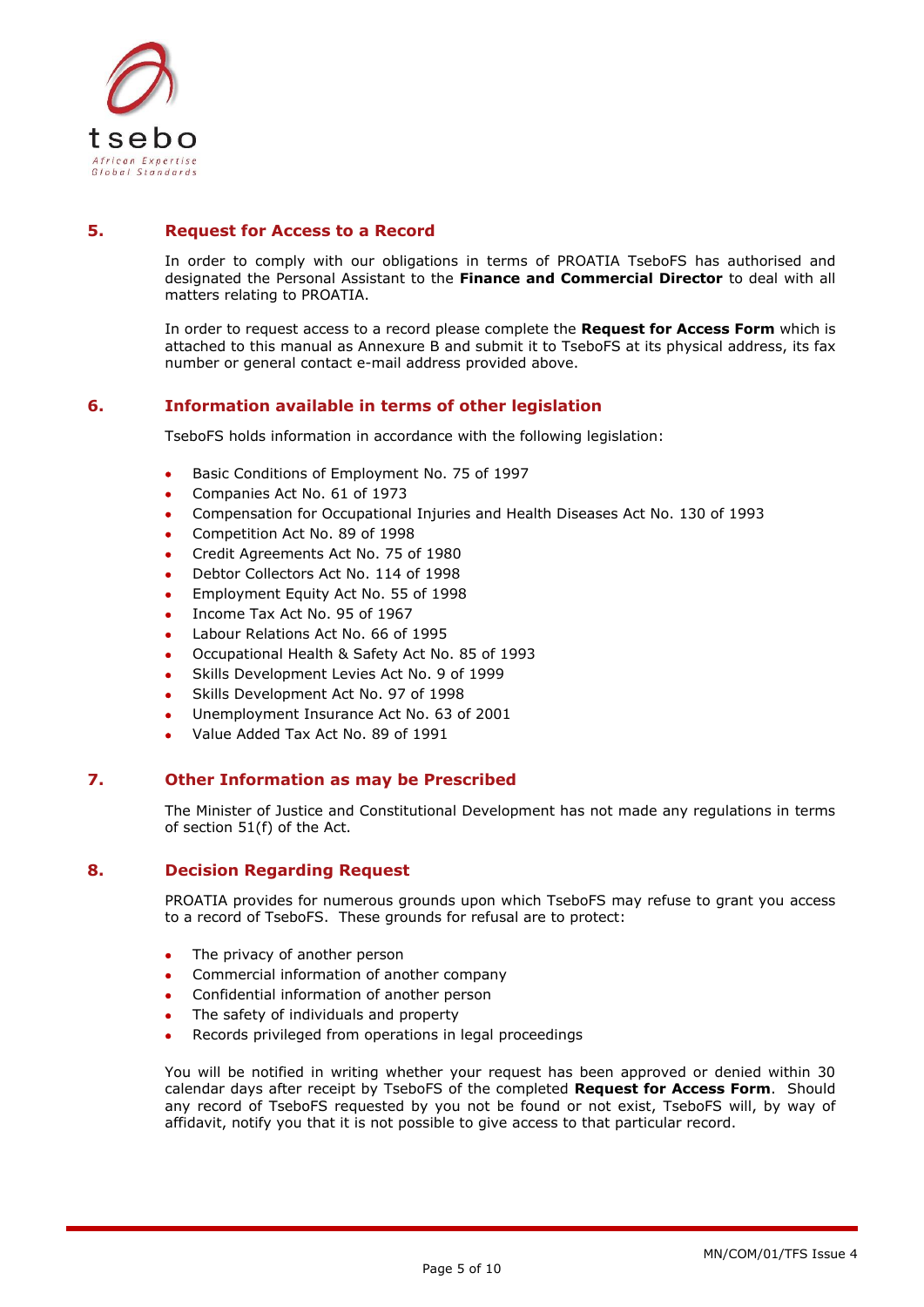

#### <span id="page-5-0"></span>**9. Access to Records**

If your request for access to records of TseboFS is approved, access will be provided in the form as TseboFS reasonably determines, unless you have requested access in a specific form.

#### <span id="page-5-1"></span>**10. Fees**

Section 52(3) states that fees payable for access to records are to be prescribed. The prescribed fees are as set out in the **Fee Schedule** which is attached to this manual as Annexure C. TseboFS may withhold a record until the requester has paid the applicable fee.

#### <span id="page-5-2"></span>**11. Frequently Asked Questions**

Who may request access to a record?

Any person including a department of state and a person acting on behalf of another person.

How soon will TseboFS respond to a request?

TseboFS will respond within 30 days of the receipt of all the necessary information. TseboFS may extend the period of 30 days once for a further period of not more than 30 days, if

- The request is for a large number of records or requires a search through a large number of records and compliance with the original period would unreasonably interfere with the activities of TseboFS;
- The request requires a search for records in, or collection thereof from, an office of TseboFS not situated in the same town or city as the office of the head that cannot reasonably be completed within the original period;
- Consultation among divisions of TseboFS or with another private body is necessary or desirable to decide upon the request that cannot reasonably be completed within the original period;
- More than one of the circumstances contemplated in paragraphs (a) and (b) exist in respect of the request making compliance with the original period not reasonably possible; or
- The requester consents in writing to such extension.

If a period is extended, TseboFS must, as soon as reasonably possible, but in any event within 30 days, after the request is received, notify the requester of that extension, the period of the extension and the reasons for the extension.

The notice must state:

- The period of the extension;
- Adequate reasons for the extension, including the provisions of this Act relied upon; and
- That the requester may lodge an application with a court against the extension, and the procedure (including the period) for lodging the application.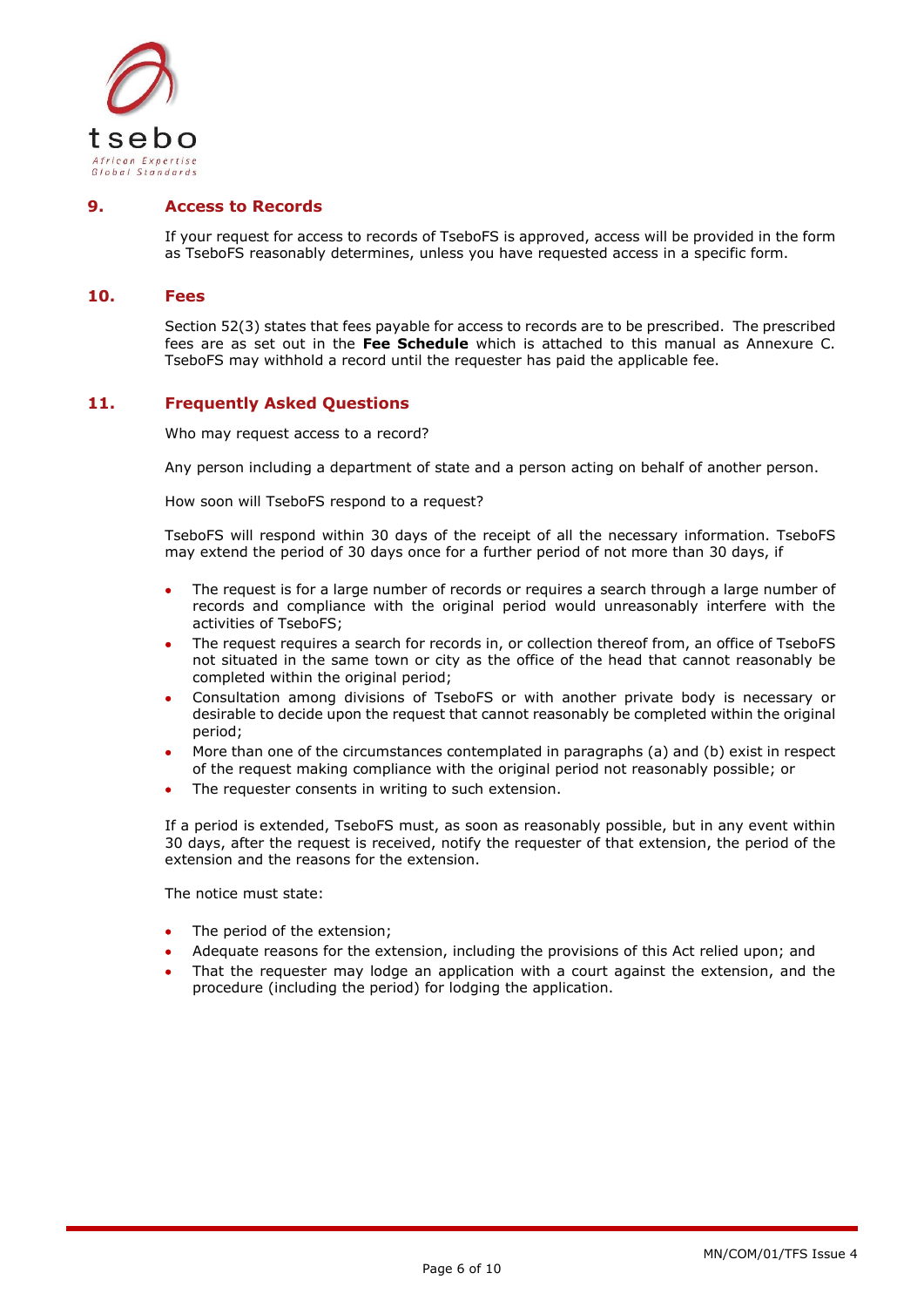

#### <span id="page-6-0"></span>**Annexure A - Description of Records Table**

| <b>Categories of Records on Each Subject</b>            | <b>Form Held</b>                   | <b>Availability</b>                                              |  |  |  |
|---------------------------------------------------------|------------------------------------|------------------------------------------------------------------|--|--|--|
| 1. Company Secretarial Records                          |                                    |                                                                  |  |  |  |
| <b>Company Incorporation Documents</b>                  | Electronic and physical            | Automatically available                                          |  |  |  |
| Names of Directors                                      | Electronic and physical            | Automatically available on<br>company website<br>www.tsebofs.com |  |  |  |
| Salaries of Directors                                   | Electronic and physical            | Not automatically available                                      |  |  |  |
|                                                         | 2. Financial Records of TseboFS    |                                                                  |  |  |  |
| <b>Financial statements</b>                             | Electronic and physical            | Yes, in accordance with the<br>Companies Act                     |  |  |  |
| Documents relating to taxation of TseboFS               | Physical                           | Not automatically available                                      |  |  |  |
| <b>Financial Agreements</b>                             | Physical                           | Not automatically available                                      |  |  |  |
| <b>Banking Details</b>                                  | Electronic and physical            | Automatically available.                                         |  |  |  |
|                                                         | 3. Insurance of Company            |                                                                  |  |  |  |
| Insurance Policies held by TseboFS                      | Physical                           | Not automatically available                                      |  |  |  |
| 4.                                                      | <b>Employees</b>                   |                                                                  |  |  |  |
| List of Employees                                       | Electronic and physical            | Not automatically available                                      |  |  |  |
| Personal information of employees                       | Electronic and physical            | Not automatically available                                      |  |  |  |
| Employee contracts of employment                        | Electronic and physical            | Not automatically available                                      |  |  |  |
| Pension Funds & Provident Fund                          | Electronic and physical            | Not automatically available                                      |  |  |  |
| Salaries of Employees                                   | Electronic and physical            | Not automatically available                                      |  |  |  |
| Leave records                                           | Physical                           | Not automatically available                                      |  |  |  |
|                                                         | 5. Company Policies and Directives |                                                                  |  |  |  |
| Internal relating to employees and TseboFS              | Electronic and physical            | Not automatically available                                      |  |  |  |
| External relating to clients and other third<br>parties | Electronic and physical            | Automatically available                                          |  |  |  |
| 6. Agreements or Contracts                              |                                    |                                                                  |  |  |  |
| <b>Standard Agreements</b>                              | Physical                           | Not automatically available                                      |  |  |  |
| Contracts concluded with customers                      | Physical                           | Not automatically available                                      |  |  |  |
| Third party contracts (such as Agreements<br>etc.)      | Physical                           | Not automatically available                                      |  |  |  |
| Supplier contracts                                      | Physical                           | Not automatically available                                      |  |  |  |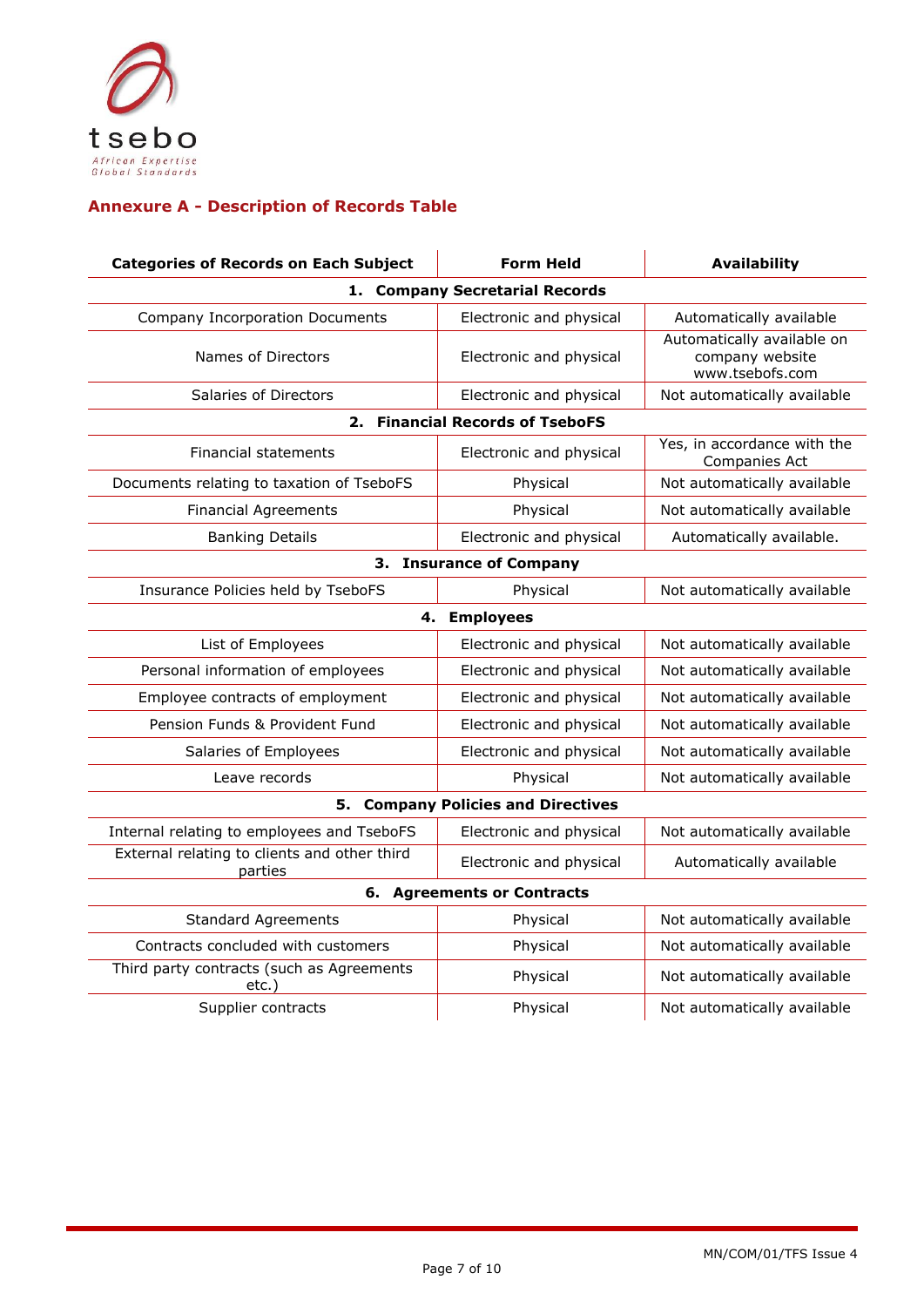

| <b>Categories of Records on Each Subject</b>         | <b>Form Held</b>           | <b>Availability</b>         |  |  |
|------------------------------------------------------|----------------------------|-----------------------------|--|--|
| <b>Regulatory</b><br>7.                              |                            |                             |  |  |
| Permits, Licences or Authorities                     | Physical                   | Not automatically available |  |  |
| <b>Published Information</b><br>8.                   |                            |                             |  |  |
| <b>External Newsletters and Circulars</b>            | Electronic and physical    | Automatically available     |  |  |
| Internal Newsletters and Circulars                   | Electronic and physical    | Not automatically available |  |  |
| Information on TseboFS published by third<br>parties | Electronic and/or physical | Not automatically available |  |  |
| <b>Customer Information</b><br>9.                    |                            |                             |  |  |
| <b>Customer Details</b>                              | Electronic and physical    | Not automatically available |  |  |
| Contact details of individuals within customers      | Electronic and physical    | Not automatically available |  |  |
| Communications with customers                        | Electronic and physical    | Not automatically available |  |  |
| <b>10. Reference Materials</b>                       |                            |                             |  |  |
| Newsletters and journals articles                    | Electronic and physical    | Not automatically available |  |  |
| Newspaper articles                                   | Physical                   | Not automatically available |  |  |
| Magazines                                            | Physical                   | Not automatically available |  |  |
| Newspaper articles                                   | Physical                   | Not automatically available |  |  |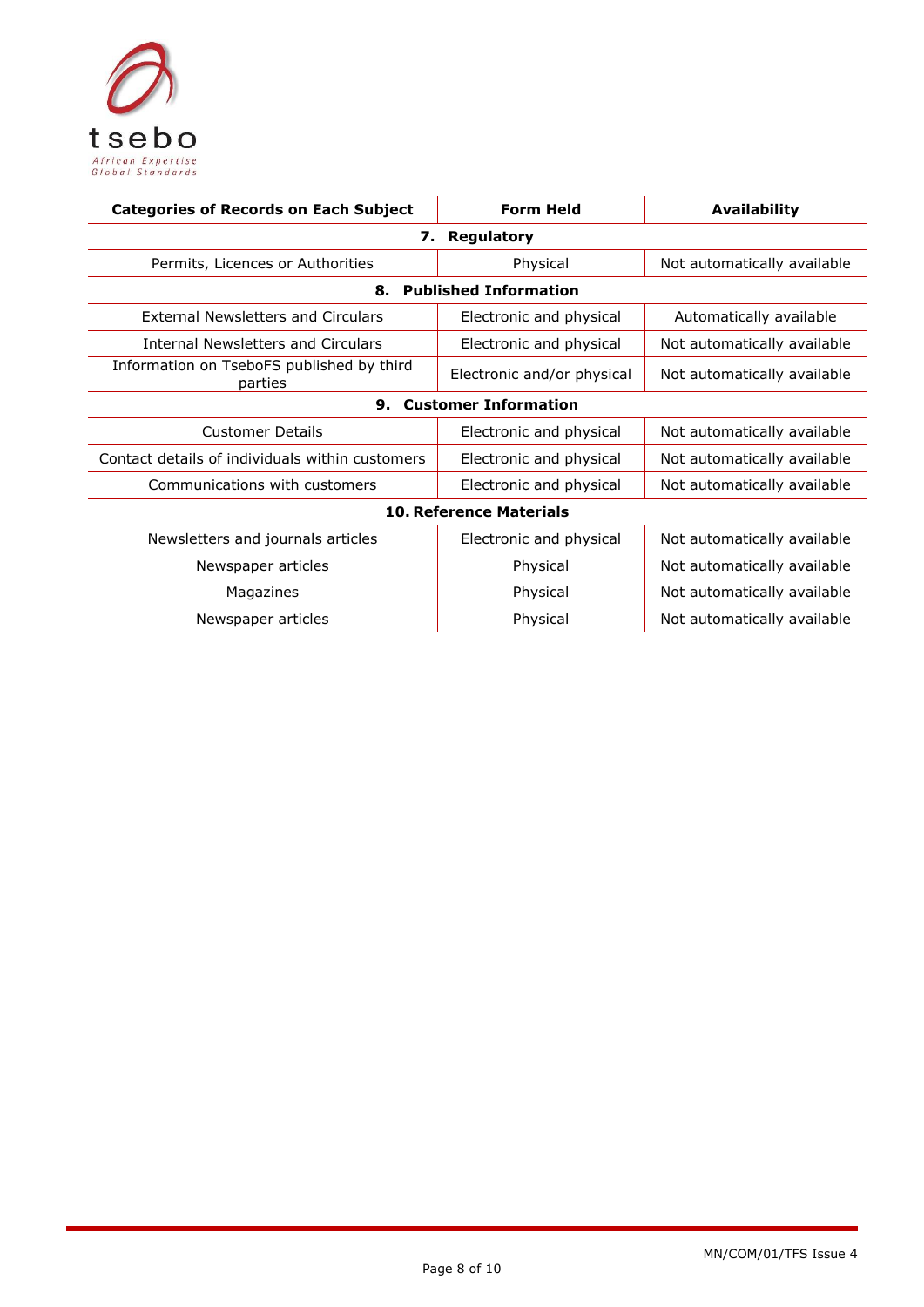

#### <span id="page-8-0"></span>**Annexure B – Request for Access Form**

#### **Request for Access Form**

| <b>Request for Access Form</b>                                                                                                                                                                             |  |  |                                                                                                                       |  |                                                             |            |     |
|------------------------------------------------------------------------------------------------------------------------------------------------------------------------------------------------------------|--|--|-----------------------------------------------------------------------------------------------------------------------|--|-------------------------------------------------------------|------------|-----|
| (in terms of The Promotion of Access to Information Act)<br>Name of the Company to Whom the Request is Made                                                                                                |  |  |                                                                                                                       |  |                                                             |            |     |
| Name (full name of company):                                                                                                                                                                               |  |  | Tsebo Facilities Solutions, a division of Tsebo Solutions Group (Pty) Ltd.                                            |  |                                                             |            |     |
| Particulars of Person Requesting Access to Information                                                                                                                                                     |  |  |                                                                                                                       |  |                                                             |            |     |
| Surname                                                                                                                                                                                                    |  |  | <b>First names</b>                                                                                                    |  |                                                             |            |     |
| <b>Identity number</b>                                                                                                                                                                                     |  |  | <b>E-mail address</b>                                                                                                 |  |                                                             |            |     |
| Telephone no.                                                                                                                                                                                              |  |  | Facsimile no.                                                                                                         |  |                                                             |            |     |
| <b>Postal address</b>                                                                                                                                                                                      |  |  |                                                                                                                       |  |                                                             |            |     |
| If the request is made on behalf a person/private body, please submit proof of your capacity to make the request.                                                                                          |  |  |                                                                                                                       |  |                                                             |            |     |
| Particulars of Person on Whose Behalf Request is Made (if applicable)                                                                                                                                      |  |  |                                                                                                                       |  |                                                             |            |     |
| <b>Surname</b>                                                                                                                                                                                             |  |  | <b>First names</b>                                                                                                    |  |                                                             |            |     |
| <b>Identity number</b>                                                                                                                                                                                     |  |  | <b>E-mail address</b>                                                                                                 |  |                                                             |            |     |
| Telephone no.                                                                                                                                                                                              |  |  | Facsimile no.                                                                                                         |  |                                                             |            |     |
| <b>Postal address</b>                                                                                                                                                                                      |  |  |                                                                                                                       |  |                                                             |            |     |
| <b>Particulars of Records Requested</b>                                                                                                                                                                    |  |  |                                                                                                                       |  |                                                             |            |     |
|                                                                                                                                                                                                            |  |  |                                                                                                                       |  |                                                             |            |     |
|                                                                                                                                                                                                            |  |  |                                                                                                                       |  |                                                             |            |     |
| Reference (if applicable):                                                                                                                                                                                 |  |  |                                                                                                                       |  |                                                             |            |     |
| <b>Form of Access to Record</b>                                                                                                                                                                            |  |  |                                                                                                                       |  |                                                             |            |     |
| Notes:                                                                                                                                                                                                     |  |  |                                                                                                                       |  |                                                             |            |     |
| a)<br>Access in the form requested may be refused in certain circumstances. In such a case you will be informed if access<br>b)                                                                            |  |  | Compliance with your request in the specified form may depend on the form in which the record is available.           |  |                                                             |            |     |
| will be granted in another form.                                                                                                                                                                           |  |  |                                                                                                                       |  |                                                             |            |     |
| C)                                                                                                                                                                                                         |  |  | The fee payable for access to the record, if any, will be determined partly by the form in which access is requested. |  |                                                             |            |     |
| (Mark the appropriate shaded box with an X.)                                                                                                                                                               |  |  |                                                                                                                       |  |                                                             |            |     |
| 1. If the record is in written or printed form:                                                                                                                                                            |  |  |                                                                                                                       |  |                                                             |            |     |
| copy of record*<br>inspection of record                                                                                                                                                                    |  |  |                                                                                                                       |  |                                                             |            |     |
| 2. If the record consists of visual images:                                                                                                                                                                |  |  |                                                                                                                       |  |                                                             |            |     |
| (this includes photographs, slides, video recordings, computer-generated images, sketches, etc.):                                                                                                          |  |  |                                                                                                                       |  |                                                             |            |     |
| view the images                                                                                                                                                                                            |  |  | copy of the images*                                                                                                   |  | transcription of the images*                                |            |     |
|                                                                                                                                                                                                            |  |  |                                                                                                                       |  |                                                             |            |     |
| 3. If the record consists of recorded words or information which can be reproduced in sound:                                                                                                               |  |  |                                                                                                                       |  |                                                             |            |     |
| listen to the soundtrack                                                                                                                                                                                   |  |  | transcription of soundtrack*(written or printed)                                                                      |  |                                                             |            |     |
| 4. If record is held on computer or in an electronic or machine-readable form:                                                                                                                             |  |  |                                                                                                                       |  |                                                             |            |     |
| printed copy of record                                                                                                                                                                                     |  |  | printed copy of information<br>derived from the record*                                                               |  | copy in computer readable form* (stiffy or<br>compact disc) |            |     |
| * If you requested a copy or transcription of a record (above), do you wish the copy or transactions                                                                                                       |  |  |                                                                                                                       |  |                                                             | <b>YES</b> | NO. |
| to be posted to you?                                                                                                                                                                                       |  |  |                                                                                                                       |  |                                                             |            |     |
| If you are prevented by a disability to read, view or listen to the record in the form of access provided for in 1 to 4<br>above, state your disability and indicate in which form the record is required. |  |  |                                                                                                                       |  |                                                             |            |     |
| Disability                                                                                                                                                                                                 |  |  |                                                                                                                       |  |                                                             |            |     |
| Form in which record is required:                                                                                                                                                                          |  |  |                                                                                                                       |  |                                                             |            |     |
| Particulars of right to be exercised or protected                                                                                                                                                          |  |  |                                                                                                                       |  |                                                             |            |     |
|                                                                                                                                                                                                            |  |  |                                                                                                                       |  |                                                             |            |     |
|                                                                                                                                                                                                            |  |  |                                                                                                                       |  |                                                             |            |     |
| Explanation f why record is required for exercise or protection of abovementioned right                                                                                                                    |  |  |                                                                                                                       |  |                                                             |            |     |
|                                                                                                                                                                                                            |  |  |                                                                                                                       |  |                                                             |            |     |
|                                                                                                                                                                                                            |  |  |                                                                                                                       |  |                                                             |            |     |
| Notice of decision regarding request for access                                                                                                                                                            |  |  |                                                                                                                       |  |                                                             |            |     |

#### You will be notified in writing whether your request has been approved/denied. If you wish to be informed in another manner, please specify the manner and provide the necessary particulars to enable compliance with your request. **Signature** Signed at **Date** Signature of the Requester